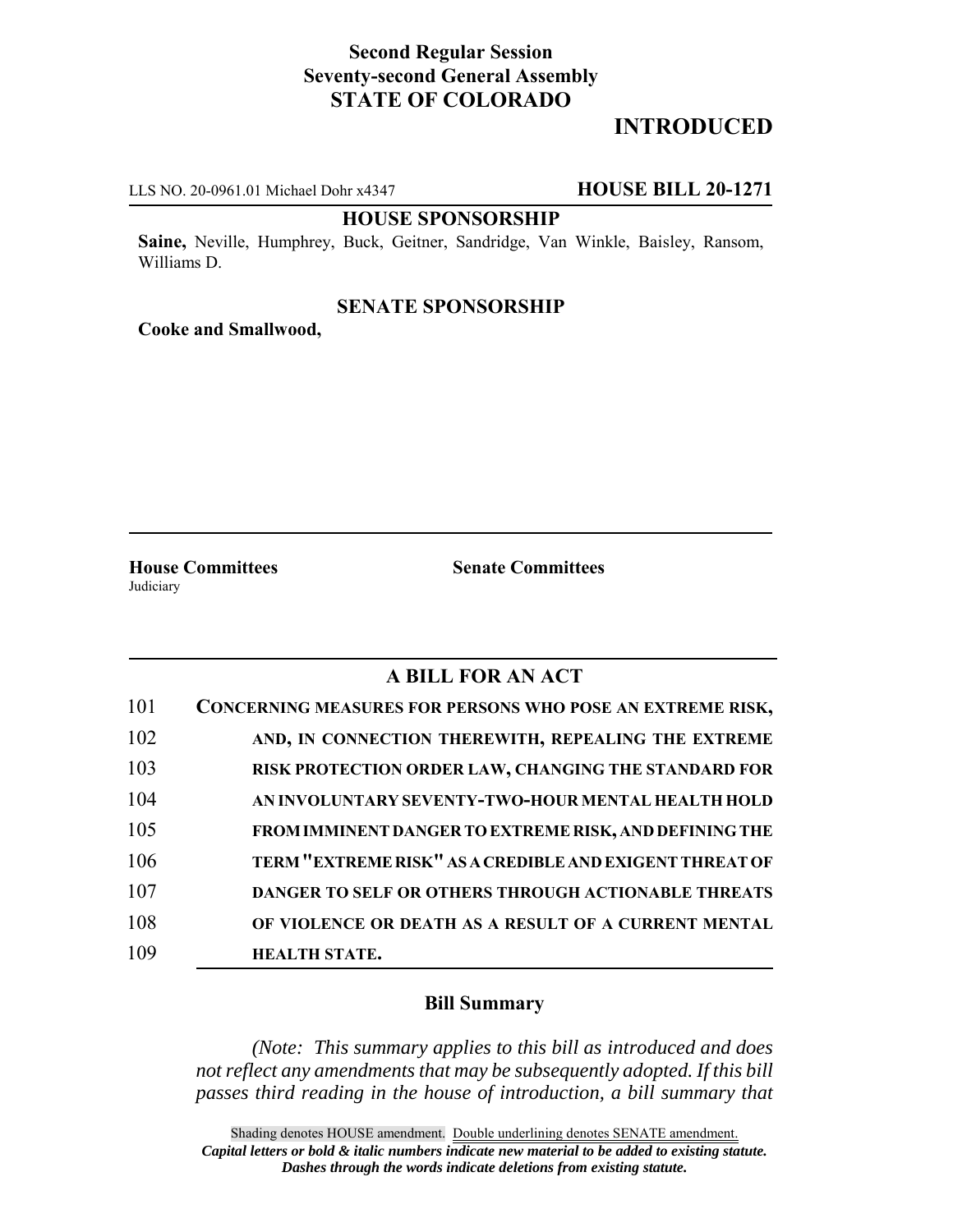## *applies to the reengrossed version of this bill will be available at http://leg.colorado.gov.)*

The bill repeals the laws relating to extreme risk protection orders. Under current law, a person can be held on an involuntary 72-hour mental health hold if the person appears to be an imminent danger to others or to himself or herself. The bill changes the standard from imminent danger to extreme risk and defines extreme risk as a credible and exigent threat of danger to themselves or others through actionable threats of violence or death as result of a current mental health state.

1 *Be it enacted by the General Assembly of the State of Colorado:*

2 **SECTION 1.** In Colorado Revised Statutes, **repeal** article 14.5 3 of title 13 and 16-3-301.5.

4 **SECTION 2.** In Colorado Revised Statutes, 13-3-101, **repeal** (13) 5 as follows:

6 **13-3-101. State court administrator - report - definition -** 7 **repeal.** (13) The state court administrator or his or her designee shall 8 present at the judicial department's hearing pursuant to section 2-7-203 9 statistics related to extreme risk protection orders in article 14.5 of this 10 title 13. The statistics must include the number of petitions filed for 11 temporary extreme risk protection orders, the number of petitions filed for 12 extreme risk protection orders, the number of temporary extreme risk 13 protection orders issued and denied, the number of extreme risk 14 protection orders issued and denied, the number of temporary extreme 15 risk protection orders terminated, the number of extreme risk protection 16 orders terminated, and the number of extreme risk protection orders 17 renewed. The state court administrator or his or her designee shall also 18 report state court data related to all persons who are subject to any 19 temporary emergency risk protection order or emergency risk protection 20 order and who, within thirty days after the issuance or execution of the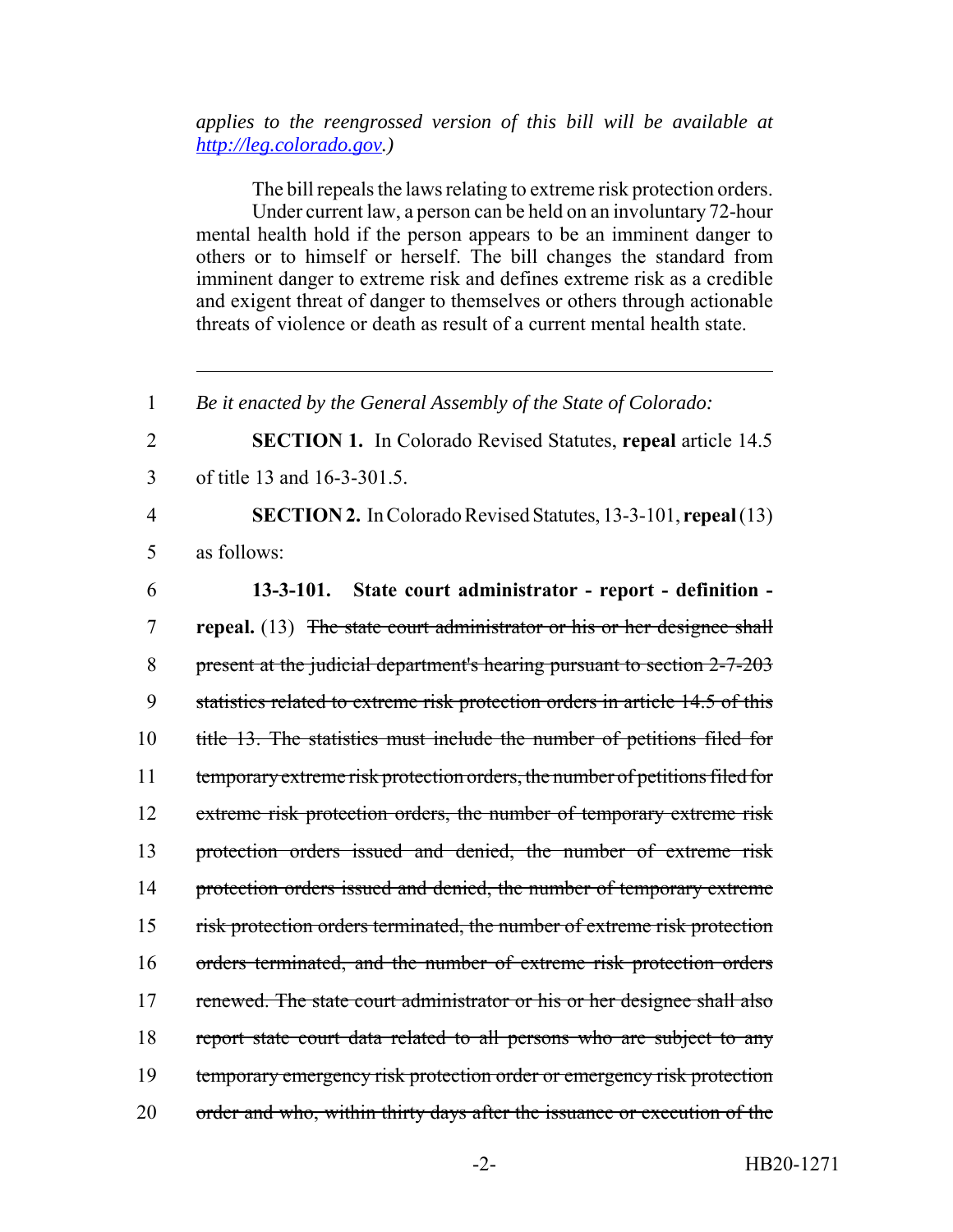| $\mathbf{1}$   | protection order, are charged with a criminal offense. The report must        |
|----------------|-------------------------------------------------------------------------------|
| $\overline{2}$ | include the nature of the criminal offense, including but not limited to any  |
| 3              | offense for violation of the emergency risk protection order and the          |
| 4              | disposition or status of that criminal offense.                               |
| 5              | <b>SECTION 3.</b> In Colorado Revised Statutes, 18-12-203, amend              |
| 6              | $(1)(g)(II)$ and $(1)(g)(III)$ ; and <b>repeal</b> $(1)(g)(IV)$ as follows:   |
| 7              | 18-12-203. Criteria for obtaining a permit. (1) Beginning May                 |
| 8              | 17, 2003, except as otherwise provided in this section, a sheriff shall issue |
| 9              | a permit to carry a concealed handgun to an applicant who:                    |
| 10             | (g) Is not subject to:                                                        |
| 11             | (II) A permanent protection order issued pursuant to article 14 of            |
| 12             | title $13$ ; OR                                                               |
| 13             | (III) A temporary protection order issued pursuant to article 14 of           |
| 14             | title 13 that is in effect at the time the application is submitted; $\sigma$ |
| 15             | (IV) A temporary extreme risk protection order issued pursuant                |
| 16             | to section $13-14.5-103$ (3) or an extreme risk protection order issued       |
| 17             | pursuant to section $13-14.5-105(2)$ ;                                        |
| 18             | <b>SECTION 4.</b> In Colorado Revised Statutes, 27-65-102, add (6.5)          |
| 19             | as follows:                                                                   |
| 20             | 27-65-102. Definitions. As used in this article 65, unless the                |
| 21             | context otherwise requires:                                                   |
| 22             | (6.5) "EXTREME RISK" MEANS A CREDIBLE AND EXIGENT THREAT                      |
| 23             | OF DANGER TO HIMSELF OR HERSELF OR OTHERS THROUGH ACTIONABLE                  |
| 24             | THREATS OF VIOLENCE OR DEATH AS A RESULT OF A CURRENT MENTAL                  |
| 25             | HEALTH STATE.                                                                 |
| 26             | <b>SECTION 5.</b> In Colorado Revised Statutes, 27-65-105, amend              |
| 27             | $(1)(a)(I), (1)(b), and (3)$ as follows:                                      |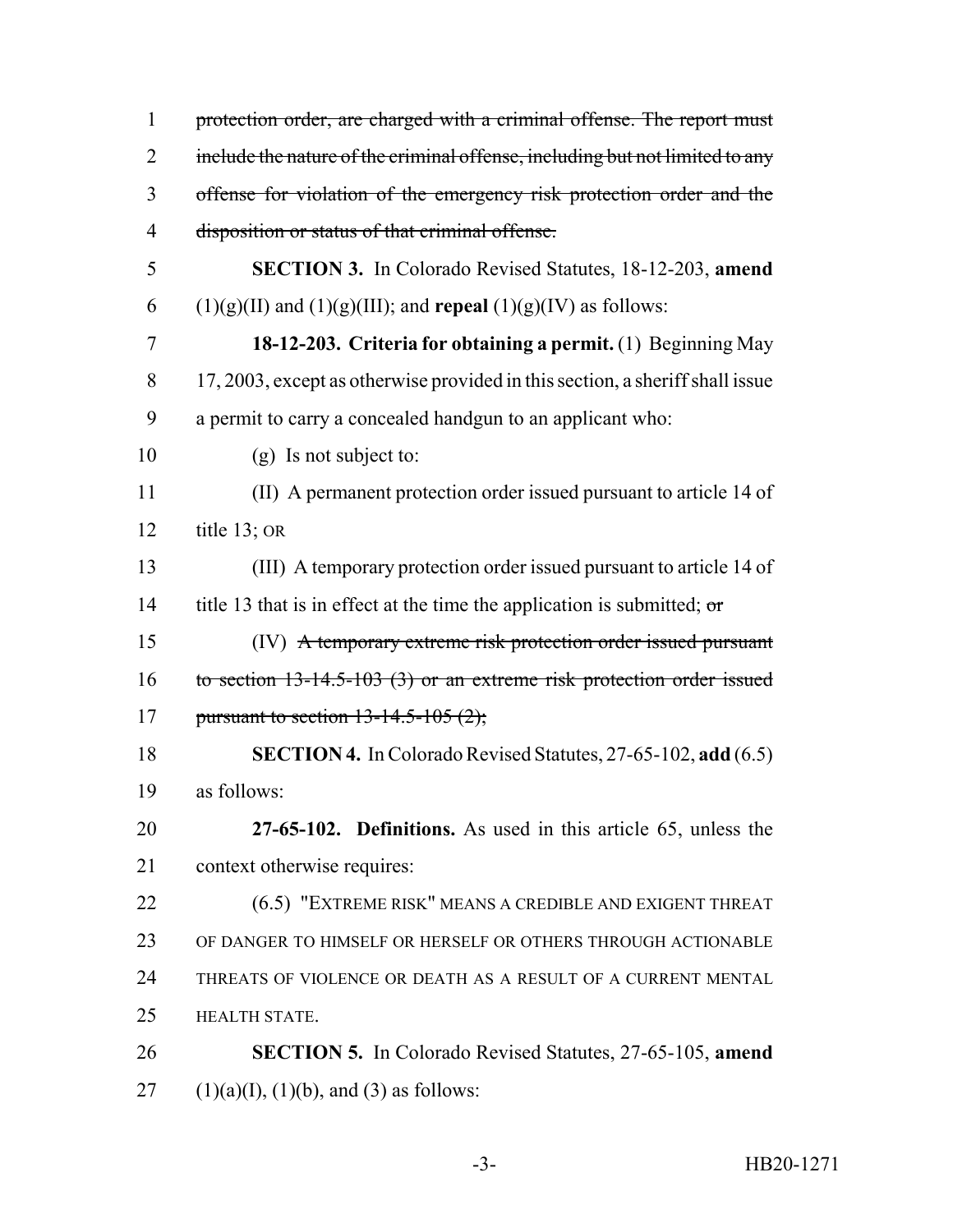**27-65-105. Emergency procedure.** (1) Emergency procedure may be invoked under one of the following conditions:

 (a) (I) When any person appears to have a mental health disorder 4 and, as a result of such mental health disorder, appears to be an imminent 5 danger EXTREME RISK to others or to himself or herself or appears to be gravely disabled, then an intervening professional, as specified in subsection (1)(a)(II) of this section, upon probable cause and with such assistance as may be required, may take the person into custody, or cause the person to be taken into custody, and placed in a facility designated or approved by the executive director for a seventy-two-hour treatment and evaluation. If such a facility is not available, the person may be taken to an emergency medical services facility.

 (b) Upon an affidavit sworn to or affirmed before a judge that relates sufficient facts to establish that a person appears to have a mental health disorder and, as a result of the mental health disorder, appears to 16 be an imminent danger EXTREME RISK to others or to himself or herself or appears to be gravely disabled, the court may order the person described in the affidavit to be taken into custody and placed in a facility designated or approved by the executive director for a seventy-two-hour treatment and evaluation. Whenever in this article 65 a facility is to be designated or approved by the executive director, hospitals, if available, must be approved or designated in each county before other facilities are approved or designated. Whenever in this article 65 a facility is to be designated or approved by the executive director as a facility for a stated purpose and the facility to be designated or approved is a private facility, the consent of the private facility to the enforcement of standards set by the executive director is a prerequisite to the designation or approval.